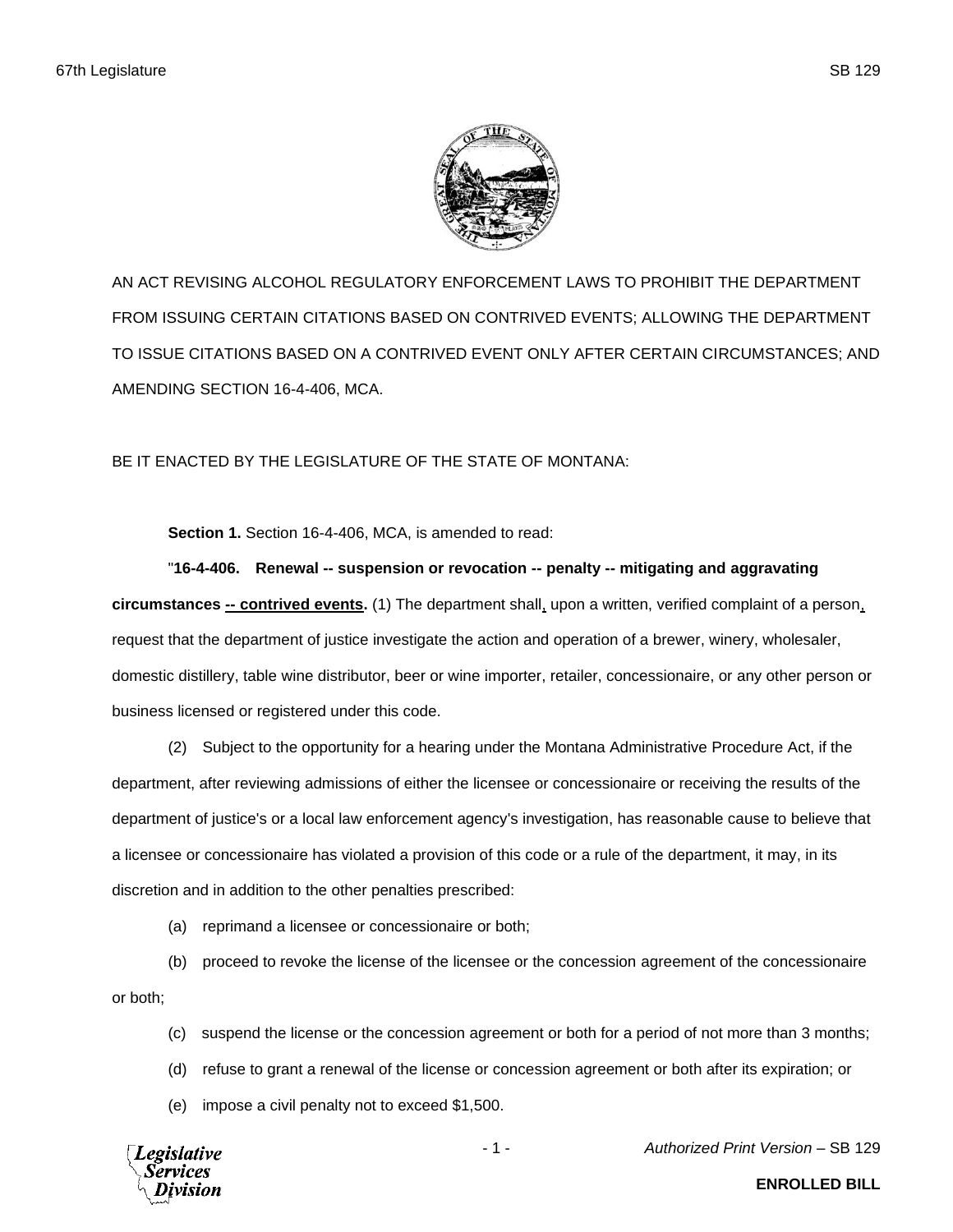67th Legislature SB 129

(3) The department shall consider mitigating circumstances and may adjust penalties within penalty ranges based on its consideration of mitigating circumstances. Examples of mitigating circumstances are:

(a) there have been no violations by the licensee or concessionaire or both within the past 3 years;

(b) there have been good faith efforts by the licensee or concessionaire or both to prevent a violation;

(c) written policies exist that govern the conduct of the licensee's employees or the concessionaire's employees or both;

(d) there has been cooperation in the investigation of the violation that shows that the licensee or concessionaire or both or an employee or agent of the licensee or concessionaire or both accepts responsibility; or

(e) the investigation was not based on complaints received or on observed misconduct, but was based solely on the investigating authority creating the opportunity for a violation; or

 $(f)$ —the licensee or concessionaire or both have provided responsible alcohol server training to all of their employees.

(4) The department shall consider aggravating circumstances and may adjust penalties within penalty ranges based on its consideration of aggravating circumstances. Examples of aggravating circumstances are:

- (a) prior warnings about compliance problems;
- (b) prior violations within the past 3 years;
- (c) lack of written policies governing employee conduct;
- (d) multiple violations during the course of the investigation;
- (e) efforts to conceal a violation;
- (f) the intentional nature of the violation; or
- (g) involvement of more than one patron or employee in a violation.

(5) The department may not issue a violation to a licensee or a concessionaire provided the

investigation was not based on complaints or on observed misconduct, but was based solely on a contrived event by the investigating authority or another designated organization creating the opportunity for a violation. The department may issue a violation only if the licensee or concessionaire fails more than two contrived event investigations within a 3-year period beginning with the first failure. For purposes of this section, the first two violations resulting from a contrived event investigation within a 3-year period do not constitute a violation of



- 2 - *Authorized Print Version* – SB 129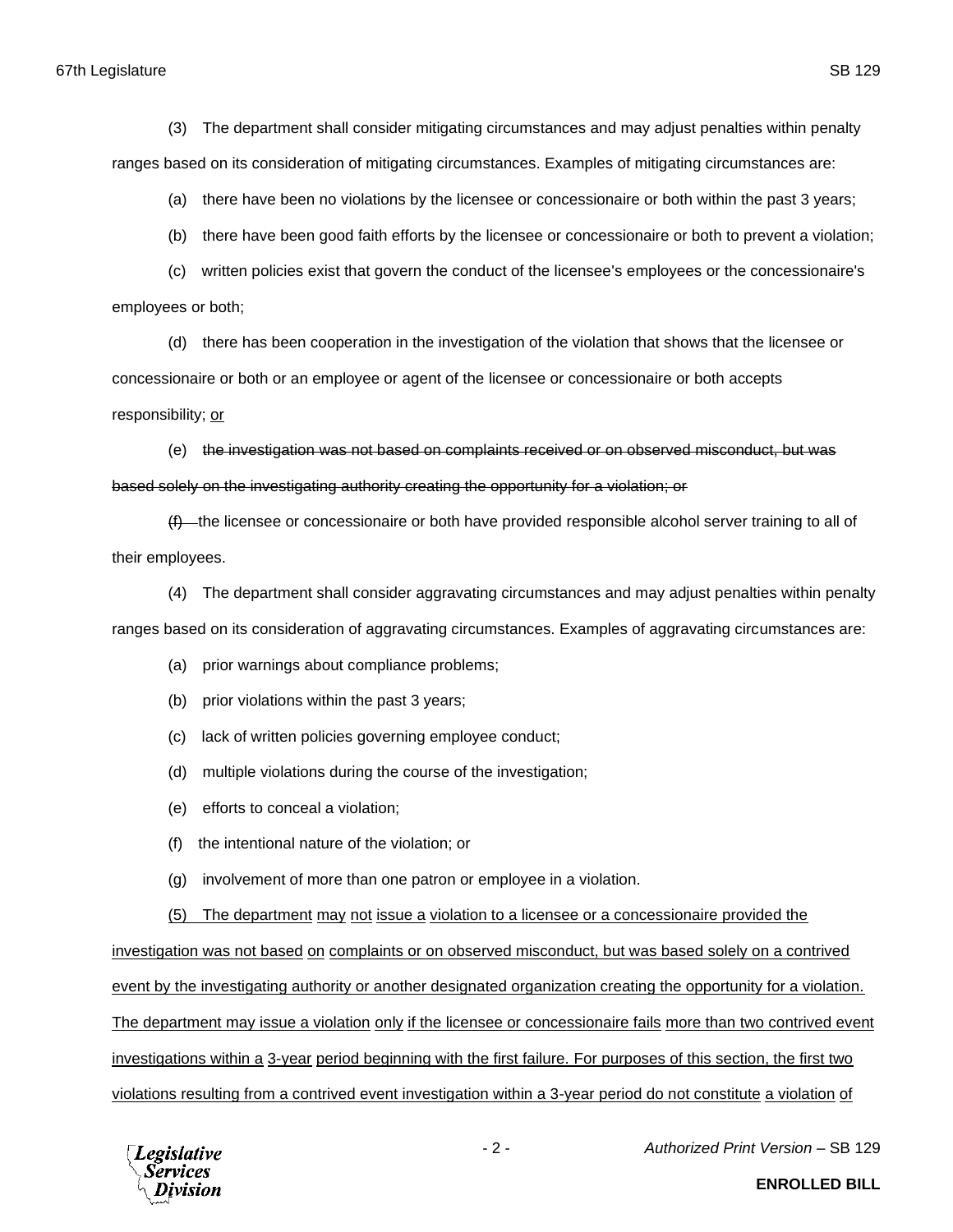## this code, and the department may not consider these violations in considering any mitigating circumstances

and penalties as provided in this section."

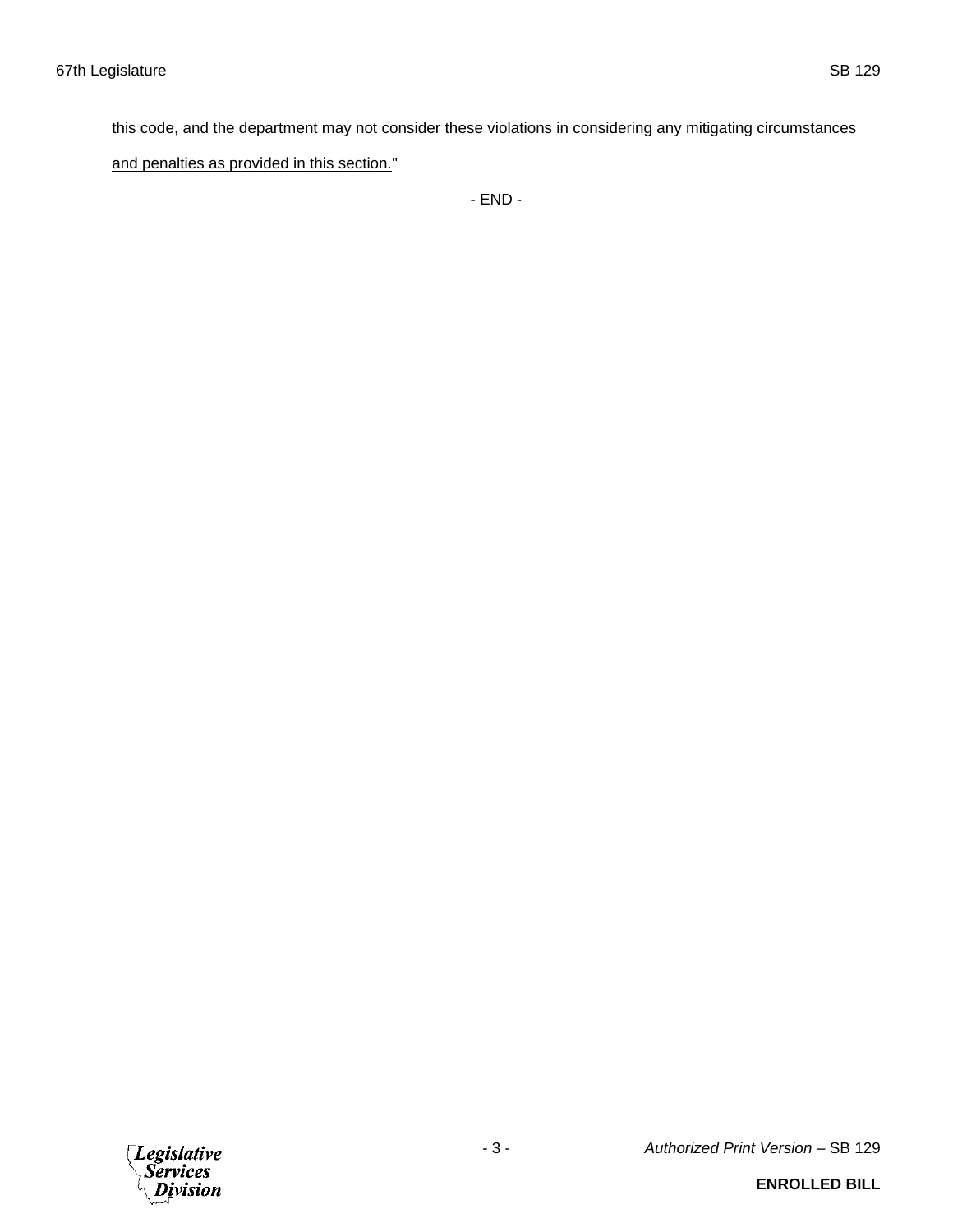I hereby certify that the within bill,

SB 129, originated in the Senate.

Secretary of the Senate

President of the Senate

| Signed this |        |
|-------------|--------|
|             |        |
| $\Omega$    | 111111 |

\_\_\_\_\_\_\_\_\_\_\_\_\_\_\_\_\_\_\_\_\_\_\_\_\_\_\_\_\_\_\_\_\_\_\_\_\_\_\_\_\_\_\_

\_\_\_\_\_\_\_\_\_\_\_\_\_\_\_\_\_\_\_\_\_\_\_\_\_\_\_\_\_\_\_\_\_\_\_\_\_\_\_\_\_\_\_

Speaker of the House

| Sianed this |  |
|-------------|--|
| $\Omega$    |  |

\_\_\_\_\_\_\_\_\_\_\_\_\_\_\_\_\_\_\_\_\_\_\_\_\_\_\_\_\_\_\_\_\_\_\_\_\_\_\_\_\_\_\_